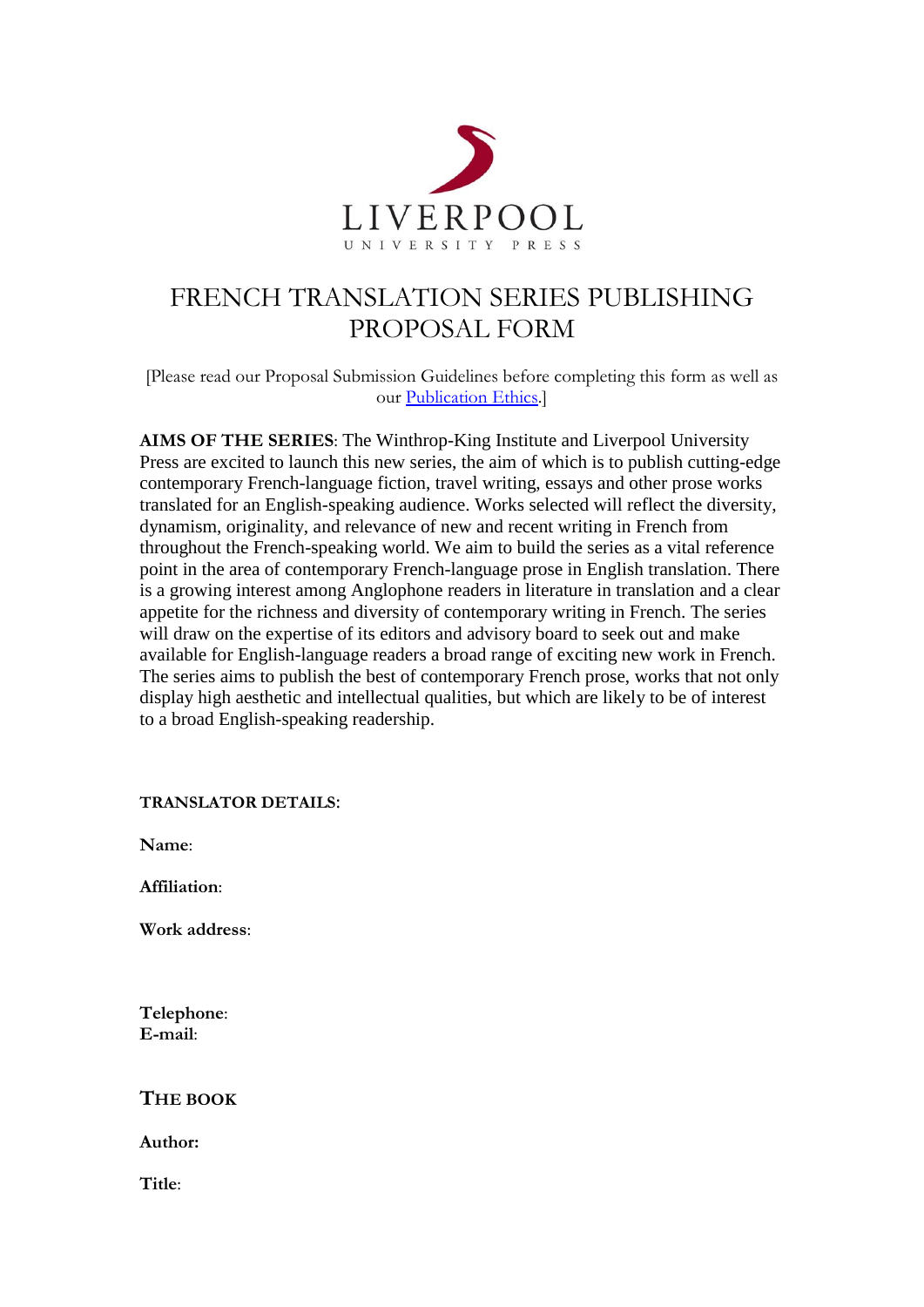## **Brief summary**:

(A few paragraphs summing up the proposed book and providing an introduction to its author)

# **Please refer to the aims of the translation series and explain why you think this book would be a good addition to the series**:

(A more detailed explanation of the book's publishing history, its impact in its French-language edition, its potential interest to a broad English-speaking readership)

# **MARKET AND COMPETITION**

**How does your proposed translation relate to other similar works, published in French or English?**

**What are your proposed book's strengths or unique selling points**?

**Who is the intended market for the book**?

**Are there any competing books**?

# **LENGTH, ILLUSTRATIONS AND SUBMISSION DATE**

**What is your total word length**?

#### **Do you require illustrations, tables, graphs or diagrams**?

(If yes, how many? Should they be published in colour or black and white, or both? If internal colour images are required, do you require the images to appear next to the corresponding text or would separate colour plate inserts or wraps be acceptable?)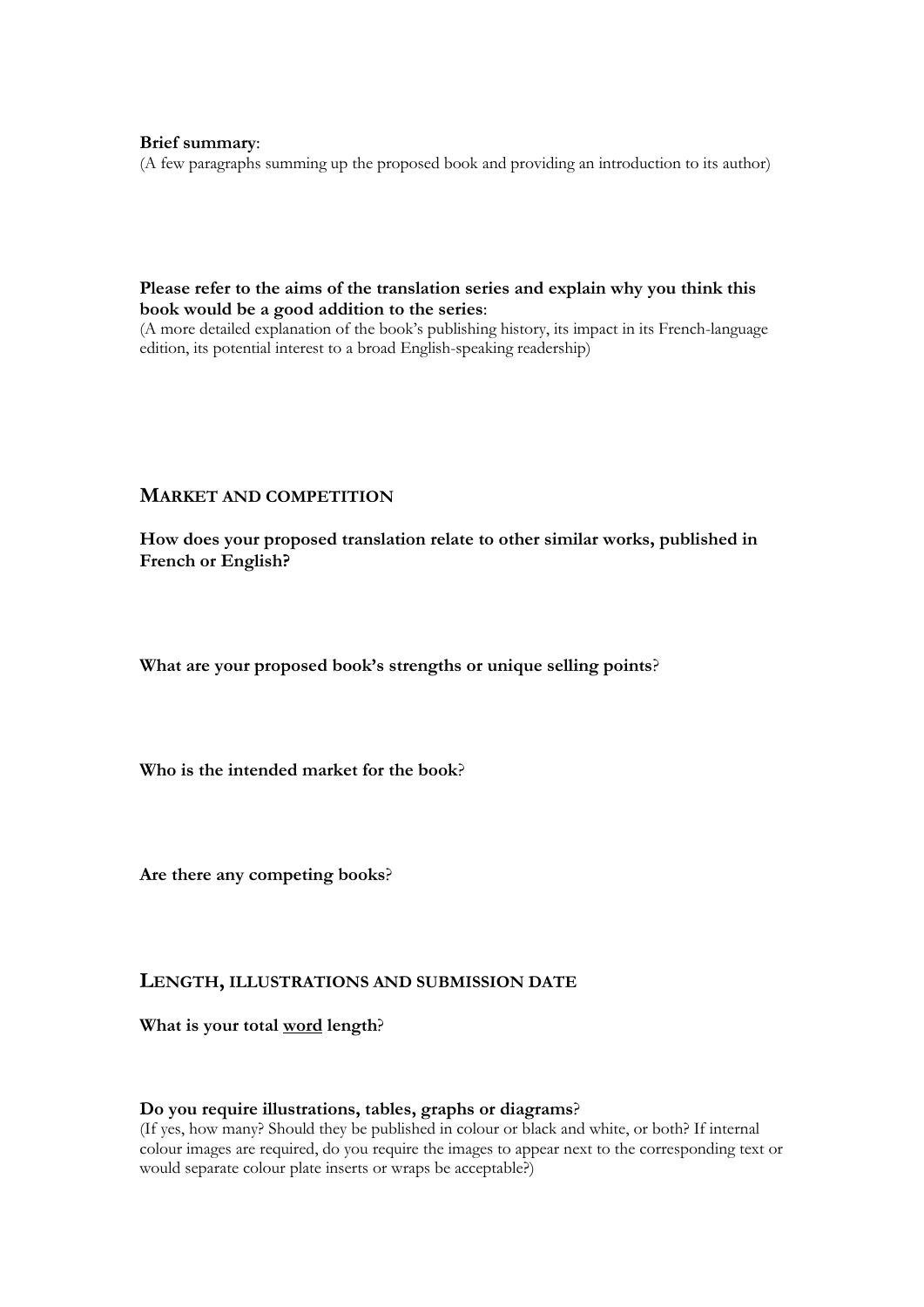## **Do you have funding to support the publication of your book?**

(Please provide details, concerning amount and funding body. Funding will be necessary if your book requires internal colour images. We will normally be able to pay a small honorarium for the translation, and we encourage translators to apply for funding from external sources, such as French Voices, PEN, FACE Foundation, etc.)

## **Are the foreign-language rights available from the French publisher?**

Please let us know if the international translation rights are available, and provide a contact email address for the French publisher.

**Does any part of your proposed translation (sections or as a whole; other edition) appear in other publications (in print or online) or within an institutional repository**? **Is there an embargo on an earlier edition of the proposed translation? If so, please provide details.**

**Do you have any plans to publish in the future any part of the proposed translation (sections or as a whole; other edition) in other publications (in print or online) or within an institutional repository?**

**Is this translation currently under consideration elsewhere? Has this translation previously been considered by another publisher**?

**Please outline why you have chosen to submit your book proposal to LUP.**

**What is your proposed submission date for completion of the manuscript? Do you require the translation to be published by a particular date?**

**Are there any other practical or editorial considerations relating to the project that you would like to bring to our attention not covered elsewhere on this form?**

**Please attach a 2,000-word sample translation, along with the original text.**

List of **translator's recent publications** (inc. any forthcoming publications):